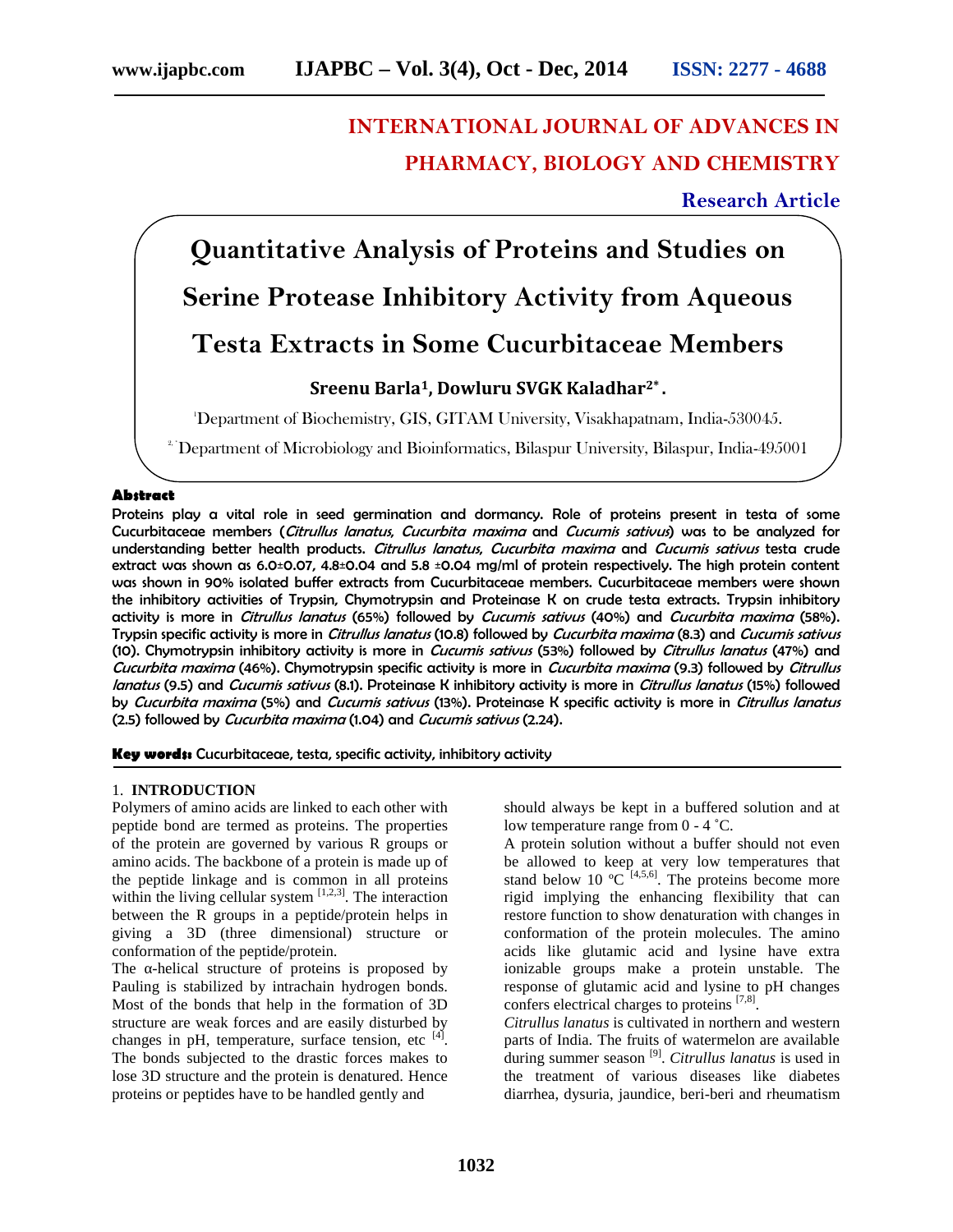[10]. The seeds of *Citrullus lanatus* contain a biochemical compound that shows medicinal properties in the treatment for kidney stones, demulcent, diuretic, pectoral urethral problems and tonic [11]. *Cucurbita maxima and Cucumis sativus* are also belongs to Cucurbitaceae members that are extensive using as food and medicinal sources in several countries like India, Japan, China, US, etc.

#### **2. MATERIALS AND METHODS**

The materials and the methods used in the present experimentation are given below.

#### **2.1. Collection of Testa Powder from Cucurbitaceae Members**

In the present experiment, *Citrullus lanatus, Cucurbita maxima* and *Cucumis sativus* fruits was collected from the fields of Visakhapatnam district, AP, India during March to June 2011. The plants are authenticated by Dr. P.V. Arjun Rao, Ethanobotanist, Dept. of Botany, Phytopharma Technology Laboratory, Visakhapatnam (No. Res/2 dated 21-09- 2010). *Citrullus lanatus*.*, Cucurbita maxima* and *Cucumis sativus* respectively on comparison with the details given in "FLORA OF THE PRESIDENCY OF MADRAS" by J.S. Gamble, Volume i, Page nos.534-536, Bishen Singh Mahendra Pal Singh publishers, India (2004) and "Flowering plants from Chittoor district, Andhra Pradesh, India" by K. Madhava Chetty, K. Sivaji and K. TulasiRao, First edition published by students offset printers, Thirupathi, India, pp. 137-139 (2008).

#### **2.1.1. Preparation of Crude Extract**

The seeds present in the fruits are collected and dried for two days. The testa is separated and crushed to a fine powder using mortar and pestle. The fine testa powder is selected for the present experimentation.

The testa powder was depigmented, dehydrated, and defatted by washing with acetone for several times, followed by hexane and Folch's mixture (chloroform: methanol, 2:1) and with 1% PVP. The solvents were removed by filtration and the powdery air-dried. About 15g of testa powder was homogenized in 100 ml of 0.1M phosphate buffer at pH 7.0 and the extract was prepared in 500 ml conical flask. The homogenate was mixed by incubating the extract in a rotary shaker at 120 rpm for 30 minutes at room temperature. Then the cell debris was removed by the slurry filtered through cheesecloth. Filtrate was collected and centrifuged at 10,000 rpm for 15 minutes at  $4^{\circ}C^{-[12]}$ . The crude extract appears as a clear supernatant was selected for further studies. The crude extracts were quantified by Lowry's method (1951) using BSA as a standard  $^{[13]}$ .

#### **2.2 Quantitative Analysis of Proteins by Lowry Method**

Quantitative analysis of proteins by Lowry method is conducted by the procedure given below.

#### **2.2.1. Reagents**

(1) Reagent A:  $2\%$  Na<sub>2</sub>CO<sub>3</sub> in 0.1N NaOH.

(2) Reagent B: 0.5% CuSO<sup>4</sup> in 1% Sodium potassium tartarate.

(3) Alkaline cupper solution: 50 ml of reagent A was mixed with 1ml of reagent B (just before use).

(4) Fc Reagent (Folin-ciocalteau reagent): Dilute this reagent 1 in 3 (1:3) with distilled water (just before use).

(5) Standard protein solution (for 1mg/ml Concentration): Dissolve 50mg of BSA (Bovine serum albumin) in 50 ml of distilled water in a volumetric flask.

# **2.2.2. Quantitative Analysis of Proteins**

The BSA (Bovine serum albumin1mg/ml) as standard was prepared with dilutions of 0.2, 0.4, 0.6, 0.8 and 1ml of working standard protein solution into five different test tubes with water to bring the volume to 1ml in each test tube. Add 5ml cupper solution (Reagent A:  $2\%$  Na<sub>2</sub>CO<sub>3</sub> in 0.1N NaOH and Reagent B:  $0.5\%$  CuSO<sub>4</sub> in 1% Sodium potassium tartarate) to all the test tubes, mix well and allowed to stand for 10 minutes. Then add 0.5ml dilute Fc (Folin-ciocalteau reagent (1:3) and stand for 30 minutes in dark at room temperature to develop blue color. Measure the optical density in a photoelectric calorimeter at 660nm using a red filter. Simultaneously prepare a blank with 1ml of water and 1ml of unknown protein solution (extract) and proceed as per standards.

Plot a graph with the concentration of protein in mg/0.1 ml on X-axis and optical density at 660nm on Y-axis. Determine the amount of protein content present in the given samples (sample size  $= 3$ ) using standard calibration curve (as Mean  $\pm$  SE) using formulae:

Mean (or  $\frac{x}{x}$ ) are calculated using formulae  $\frac{1}{x}$  =  $\frac{(\sum x)}{\sum x}$ 

where  $(\pm \mathbf{i})$  is the sum of x variables n and n is the sample size.

Standard deviation or SD is calculated using formulae

$$
\text{SD} = \sqrt{\frac{\sum (x - \bar{x})^2}{n-1}}
$$

Standard Error or SE is calculated using formulae

 $SE = SD / sqrt(n)$  **Note:** sqrt is square root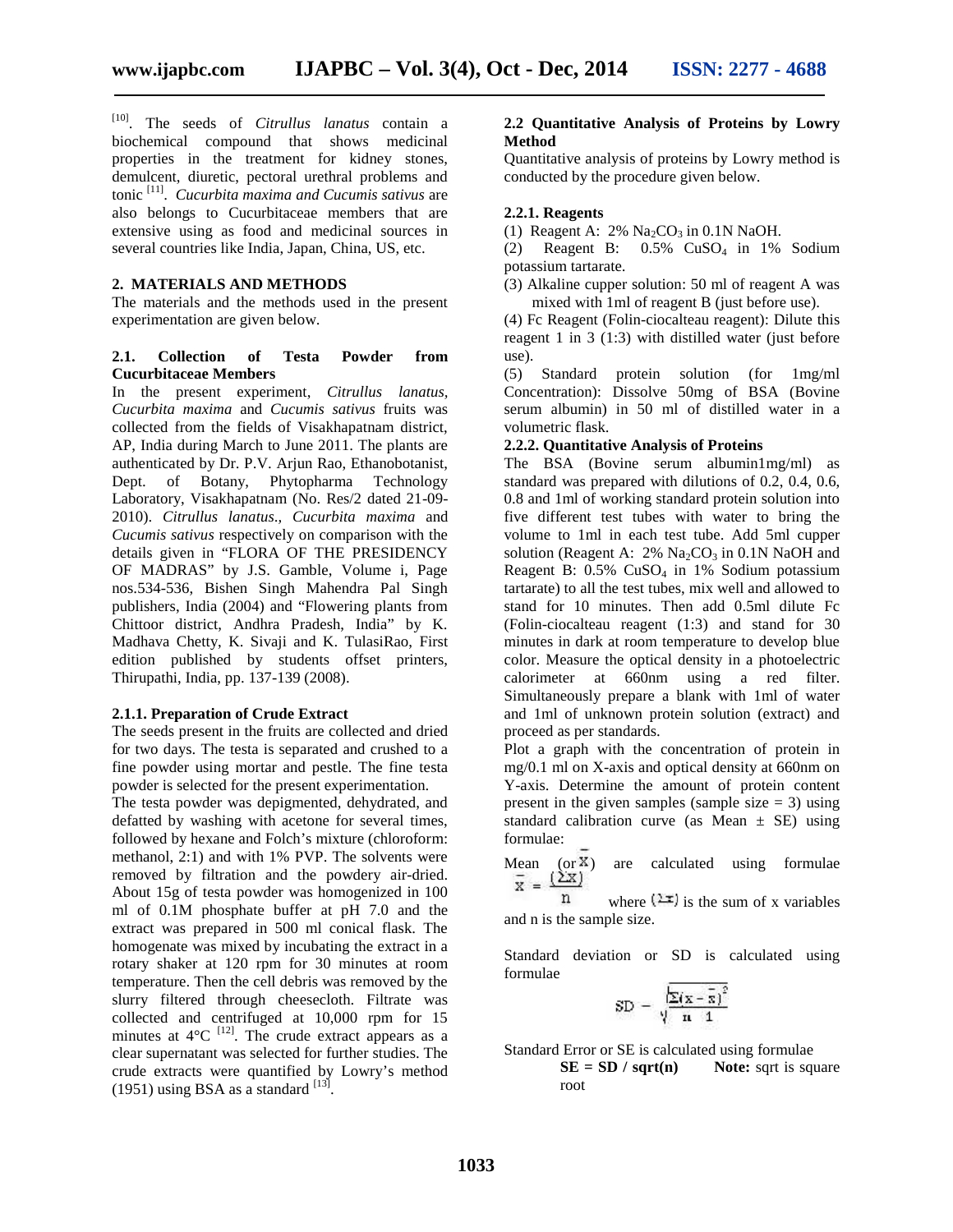#### **2.3. Isolation of Extract by Ammonium Sulphate Precipitation Method**

*Citrullus lanatus, Cucurbita maxima* and *Cucumis sativus* testa was collected from the fields of Visakhapatnam district, AP, India and the extracts are prepared as described above as crude extract preparation. The protein was isolated by the Ammonium sulphate precipitation method. The protein isolation was done by the method of Englard and Seifter, 1990  $^{[14]}$ . The unwanted proteins are removed by ammonium sulphate precipitation and at the same time the protein of interest could be concentrated. Varying concentrations of ammonium sulphate (30%, 50%, 70% and 90%) to the crude extract was kept at 4˚C for about one day precipitation to optimize the selected protease inhibitor. The precipitated protease inhibitor was collected by centrifugation of extract at 10,000 rpm at 4˚C for 15 minutes.

The precipitated protein was further dialyzed against 0.01M phosphate buffer at pH 7.0 to remove the ammonium sulphate present in the precipitate as details given below.

The dialysis tube (Sigma-Aldrich) was washed in running water for about 3-4 hrs. The tube was rinsed with the  $0.3\%$  *(w/v)* solution sodium sulfide at 80 $\degree$ C for 1 minute. After washing with hot water ( $60^{\circ}$ C) for 2 minutes, the solution was acidified with 0.2% sulphuric acid  $(v / v)$  and rinsed with hot water (60°C).The process is done to build the pores of the tube more clear. A tube will be opened then pack the sample solution and this packed solution was kept in 0.01M phosphate buffer. The method was useful for the removal of salts in the sample solution. Finally the protein was lyophilized, subjected to various analytical techniques and also used in the further purification.

### **2.4. Techniques for Preliminary Analysis of Protease Inhibitors**

Various techniques have been conducted for identification, isolation and activity for protease inhibitors.

#### **2.4.1. Protease Inhibition Assay**

An Activity of protease inhibitor against serine proteases (Trypsin/ Chymotrypsin/ Proteinase K) was assayed based on the protocol provided by Kunitz <sup>[15]</sup>. The reaction mixture was prepared as 1 ml of protease (Trypsin, Chymotrypsin and Proteinase K respectively). The enzyme sample was preincubated with 1 ml of protease inhibitor at 37°C for 15 minutes. About 2ml of 1% Hammerstein casein was added to the reaction mixture and again incubated at 37°C for 30 minutes. About 2.5ml of 0.44 M trichloroacetic acid (TCA) solution was added to the

reaction mixture for stopping the reaction. Above reaction mixture was centrifuged at 10,000rpm for 15 minutes and the protein was precipitated. The clear supernatant absorbance was measured at 280nm in UV-Visible spectrophotometer against blanks. The TCA soluble amide fractions of casein shaped by the action of proteinase within the presence and absence of inhibitor were quantified by analysis with amino acid as normal. One unit of enzyme activity was determined in the present experimentation.

The Inhibitory activity is calculated by subtracting amounts of tyrosine released without an inhibitor with the amount of tyrosine released with inhibitor and dividing by the amount of tyrosine released without inhibitor. The protease Inhibitory activity (%) was calculated by multiplying inhibitory activity with 100.

Specific activity = Inhibitory activity  $%$  / Protein (mg/ml)

#### **2.4.2. Detection of protease inhibitors by Dot - Blot method**

The dot-blot method is used to detect protease inhibitors based on procedure mentioned below.

#### **2.4.2.1. Enzymes preparation**

In the present studies, the enzymes (serine proteases) selected are Trypsin, Chymotrypsin and Proteinase K.

## **2.4.2.1.1. Trypsin**

Prepare 0.1 M tris HCl buffer (pH 7.8). Add 0.1mg of Trypsin in 1ml buffer (i.e. 0.1mg Trypsin/ml)

#### **2.4.2.1.2. Chymotrypsin**

Prepare 100 ml of 0.1M Glycine-NaOH buffer (pH 10). To the buffer, about 0.5mg of Chymotrypsin is added in 1ml of buffer (i.e. 0.5 mg chymotrypsin/ml)

#### **2.4.2.1.3. Proteinase K**

Prepare storage buffer by adding 50ml of glycerol with 1ml of 1MTris HCl and  $0.29g$  of CaCl<sub>2</sub>. Makeup the solution to100ml with double distilled water. Finally 10ml of storage buffer is taken and add 100mg of Proteinase K to get 1mg Proteinase K/ml enzyme solution.

#### **2.4.2.2. X-Ray Film Method for Analysis of Crude** and Buffer Extracts from **Members as Protease Inhibitors**

About 10µl of protease inhibitor (6 mg/ml) was mixed with 10µl protease (0.5mg/ml) and spotted on X-ray film. The solutions were made with 50% serial dilutions to get 10, 5, 2.5, 1.25 and 0.625 concentrations. Mixing of 10µl of testing serine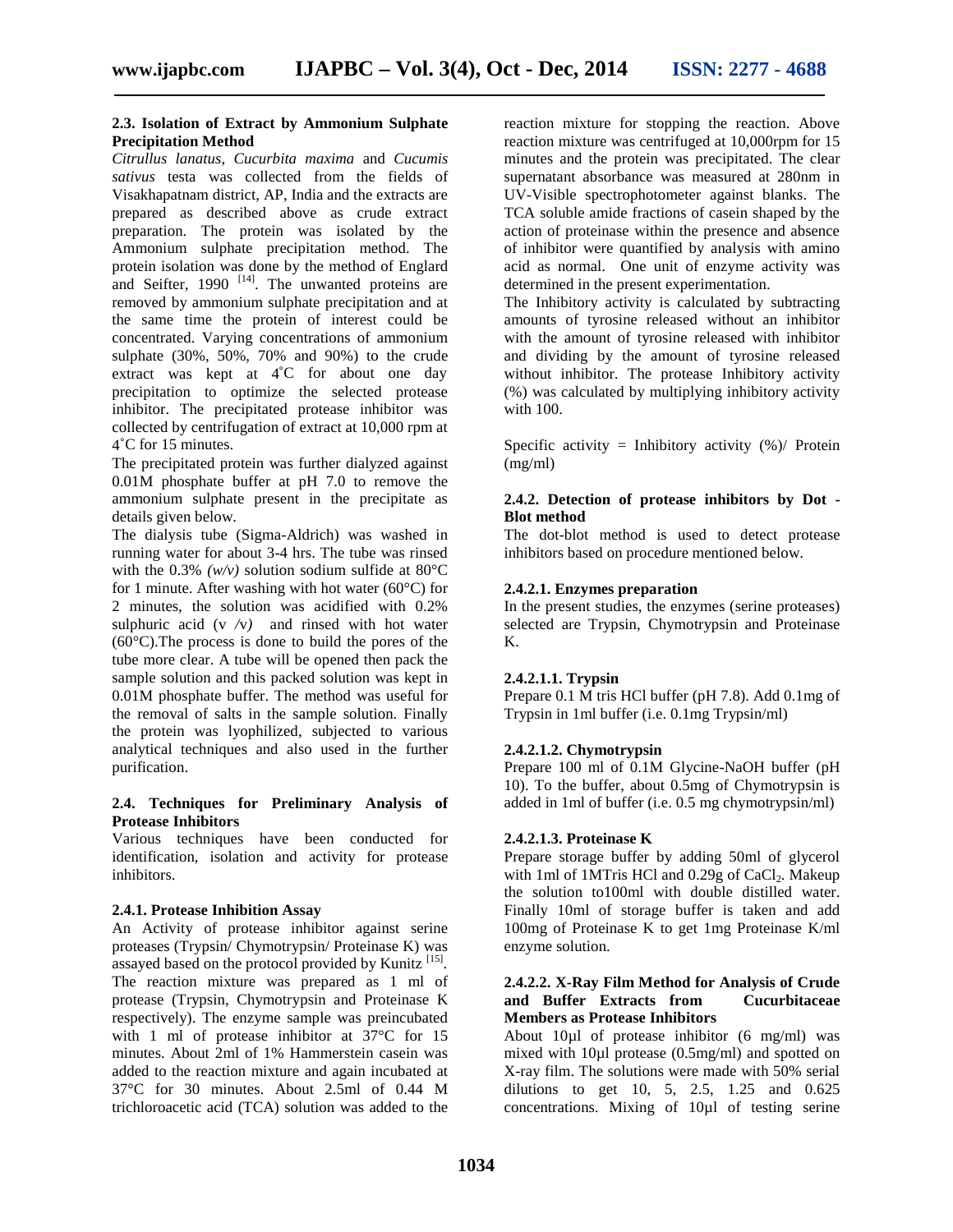protease with 10µl of 0.lM phosphate buffer (pH 7.0) as the control and marked onto the X-ray film Incubate the X-ray film for 10 minutes at 37°C. The film is washed under tap water. The protease cannot degrade the gelatin on the X-ray film due to the presence of protease inhibitory activity in the extracts of Cucurbitaceae members. Protease was hydrolyzing the gelatin clear spot was visualized due to the absence of protease inhibitor.

#### **3. RESULTS AND DISCUSSION**

Different proteins from plants are governed by amino acid composition determines the nutritional and functional properties within and outside the species. Proteins, carbohydrates, lipids, vitamins, minerals, and non-nutrients play a key role of the plant during seed development and germination <sup>[16]</sup>. A major problem in plant food processing industry represents the concerned and usage of reasonable quantities of waste materials like seeds or seed coats, peels and their by-products. The plant sources may be demanding with natural ingredients with safe and health-promoting aspects that show the potential effects on human health [17,18].

Proteins are the vital components that are present in living species. *Citrullus lanatus* testa contains the biological components that play a vital role in the regulation of plant growth and defense. Naturally occurring primary and secondary metabolites are of plants, animals, microbes and mineral origin. The plant kingdom has shown various phytocompounds and proteins that are useful in the treatment of various diseases showing important source of world's pharmaceuticals. Most of the medicinal plants are used as food and spices meant for medicinal purposes [19].

The experimentation was shown that the standard BSA solution has shown ODs values as 0 (Blank), 0.18, 0.35, 0.53, 0.70 and 0.90 at working standards 0, 0.2, 0.4, 0.6, 0.8 and 1ml of protein solutions. The results were plotted on the graph (**Figure 1**). The graph shows a straight line. By using standard graph, the protein concentrations of testa crude and buffered extracts from Cucurbitaceae members has been assayed.

The protein samples of the extracts are measured as per OD values and cut on the standard graph. *Citrullus lanatus, Cucurbita maxima* and *Cucumis sativus* testa crude extract was shown as 6.0±0.07, 4.8 $\pm$ 0.04 and 5.8  $\pm$ 0.04 mg/ml of protein respectively. In the selected species, *Citrullus lanatus* has shown good protein content in the testa crude extract. The protein content of crude extracts of Cucurbitaceae members were shown in **Table 1 and Figure 2**.

*Citrullus lanatus* testa crude extract was shown as  $6.0\pm0.07$  mg/ml of protein. The protein component in 30%, 50%, 70% and 90% of isolated extracts from *C. lanatus* was shown 2.9±0.04, 3.0±0.04, 3.8±0.04, and 4.1±0.06 mg/ml respectively. The high protein content was shown in 90% isolated extracts from *C. lanatus* compared with other isolated extracts.

*Cucurbita maxima* testa crude extract was shown 4.8±0.04 mg/ml of protein. The protein component in 30%, 50%, 70% and 90% of isolated extracts was shown  $1.5\pm0.07$ ,  $2.9\pm0.04$ ,  $3.2\pm0.04$  and  $3.9\pm0.07$ mg/ml respectively. The high protein content was shown in 90% of isolated extracts from *C. maxima* compared to isolated extract.

*Cucumis sativus* testa crude extract was shown 5.8±0.04 mg/ml of protein. The protein component in 30%, 50%, 70% and 90% of isolated extracts was shown  $2.3 \pm 0.04$ ,  $3.2 \pm 0.04$ ,  $3.5 \pm 0.08$  and 3.7±0.04mg/ml respectively. The high protein content has been shown in 90% of isolating compared to all extract. When compared with standards, 30% and 50% isolated crude extracts have shown low concentrations of proteins in *Citrullus lanatus, Cucurbita maxima* and *Cucumis sativus* testa (**Figure 2**).

**Figure 3 and 4** shows the Inhibitory activity and specific activity from testa of some Cucurbitaceae members with Trypsin. Based on the OD values, inhibitory activity and specific activity values have been calculated. Cucurbitaceae members were shown the activities of Trypsin on crude extract testa. Trypsin inhibitory activity is more in *Citrullus lanatus* (65%) followed by *Cucumis sativus* (40%) and *Cucurbita maxima* (58%). Trypsin specific activity is more in *Citrullus lanatus* (10.8) followed by *Cucurbita maxima* (8.3) and *Cucumis sativus* (10). Chymotrypsin activity on the crude extract testa of Cucurbitaceae members was conducted. Chymotrypsin inhibitory activity is more in *Cucumis sativus* (53%) followed by *Citrullus lanatus* (47%) and *Cucurbita maxima (*46%). Chymotrypsin specific activity is more in *Cucurbita maxima* (9.3) followed by *Citrullus lanatus* (9.5) and *Cucumis sativus* (8.1).

Proteinase K activity on crude extract testa of Cucurbitaceae members was conducted. Proteinase K inhibitory activity is more in *Citrullus lanatus* (15%) followed by *Cucurbita maxima* (5%) and *Cucumis sativus* (13%). Proteinase K specific activity is more in *Citrullus lanatus* (2.5) followed by *Cucurbita maxima* (1.04) and *Cucumis sativus* (2.24). **Figure 5** shows the protease inhibitor activity for Cucurbitaceae members on Proteases using the X-ray film method. In the present experiment, trypsin was shown inhibition with isolated testa extract of *C. lanatus*. Chymotrypsin has shown inhibition with isolated extract of *C. lanatus*. Proteinase K has not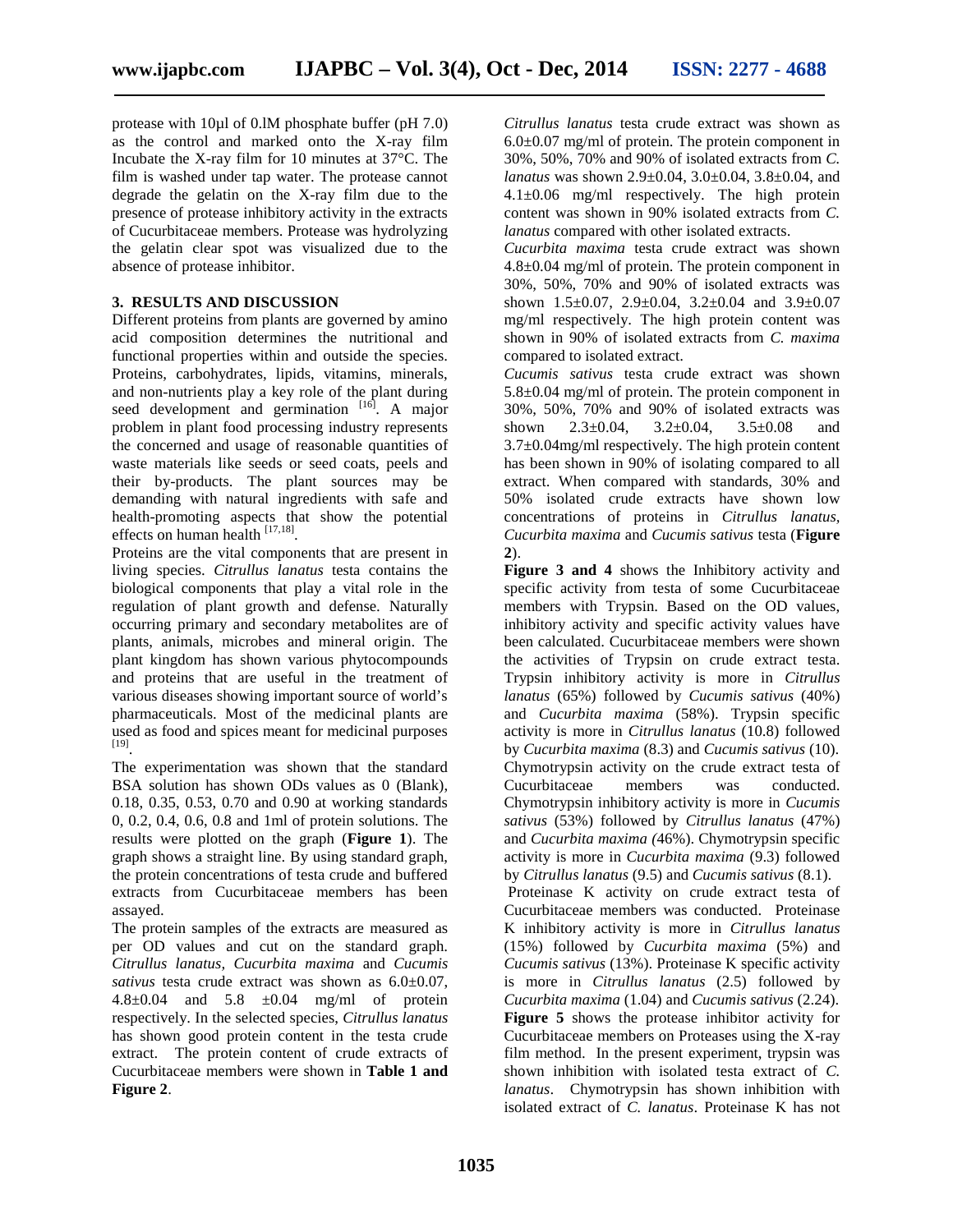shown any inhibitory activity with isolated extract of *C. lanatus*. Hence the isolated testa crude extract of *C. lanatus* has shown the protease inhibitor activity. Trypsin has not shown inhibition at 10 dilutions. Chymotrypsin has shown inhibition in all the dilutions and the activity decreasing on further dilutions. Proteinase K has not shown any inhibitory activity. Trypsin has shown inhibition at 10 dilutions. Chymotrypsin has shown inhibition in all the dilutions and the activity decreasing on further dilutions. Proteinase K has not shown any inhibitory activity. The protease Inhibition activity for Cucurbitaceae members on 90% buffer extracts using the X-ray film method shown good results.

The protease inhibition activity of*Citrullus lanatus* testa buffer extracts was shown in **Figure 6**. Chymotrypsin inhibition in four dilutions of all buffered extracts was shown inhibition but control was not shown any inhibition. Inhibitory activity was not shown with Proteinase K.

The protease inhibition activity of*Cucumis sativus* testa buffer extracts was shown in **Figure 7**. Trypsin inhibition at all the dilutions used in the experimentation was not shown for *Cucumis sativus* testa buffer extracts. Chymotrypsin was shown inhibition in all the dilutions of all buffered extracts and control has not shown any inhibition. *Cucumis sativus* testa buffer extracts were not shown any Proteinase K inhibitory activity.

The protease inhibition activity of *Cucurbita maxiama* testa buffer extracts was shown in **Figure 8**. *Cucurbita maxiama* testa buffer extracts were not shown any Trypsin inhibition at the dilutions used in the experiment. *Cucurbita maxiama* testa buffer extracts were shown Chymotrypsin inhibition activity in all the dilutions of all buffered extracts but control has not shown any inhibition. *Cucurbita maxiama* testa buffer extracts was not shown any Proteinase K inhibitory activity.

An antimicrobial protein (Ace-AMP1) of about 10 kDa has been isolated by Cammue et al., 1995 from onion (*Allium cepa* L.) seeds <sup>[20]</sup>. Two antimicrobial peptides named Mj-AMP1 and Mj-AMP2 was isolated previously from the seeds of *Mirabilis jalapa* L. A plant seed possess potent, broad-spectrum antimicrobial peptides for a wide range of microbes  $[21]$ . The defense system in plants is naturally developed in the testa as protease inhibitors that will protect from pathogenic microbes at the early stages of seed germination.

Biochemical analysis of proteins relies on accurate quantization of protein concentration <sup>[22]</sup>. The most suitable method for the quantification of protein was the Lowry method  $^{[23]}$ . In Lowry method, different proteins give different responses [24].

Most of the seed protein constitutes approximately 70% of the total seed protein at maturity and 30%- 40% of the seed weight during germination  $^{[25]}$ . Watermelon seeds have a high protein content of approximately 35% [26]**.** Pumpkin seeds have rich protein contain from approximately 39.25% <sup>[27, 28]</sup>.

Several technologies have been developed in biomolecules during the past 80 years provided good scope in biological sciences. The role of enzymes in biochemical reactions in bio-systems has potential applications in food and medicinal industries. Proteolytic enzymes have many physiological functions that are ranging from protein digestion to specific regulated processes like activation of zymogens within and outside the system  $[29]$ . The zymogram method is a technique developed by Hunter and Markert in 1957 was found many research applications. Cucurbitaceae members were shown good serine protease inhibition activities in testa of *C. lanatus*  $^{[30]}$ . The technique of gel electrophoresis of enzymes with specific staining methods provides good activity in the gel that show molecular understanding of enzymes and proteins.

**Figure 9** shows the comparative activity of the substrate in the absence and presence of the inhibitor with enzyme.

Protease inhibitors have an irreversible suppressive effect on the carcinogenic process that shows oncogene expression and inhibit carcinogen induced protease activity. Protease inhibitors stop the process of changing the normal cells to the malignant state even at the advanced stages of carcinogenesis [31]. Detection of protease inhibitors by using a new, sensitive and simple method is  $X$  ray film (dot blot) method. By this method found that pigeon-pea seed extract was contained nine trypsin and seven chymotrypsin inhibitors [12].

Proteolytic enzymes acting on protein substrates like casein within the cell. By the action of caseinolysis, the amount of proteolytic inhibitory activity was theoretically estimated <sup>[31]</sup>. The method has been applied to an evaluation of the chymotrypsin inhibitor activity of crude soybean extracts  $[32]$ . The inhibitory activity of PIs used to determine the  $EC_{50}$  using a nonlinear regression routine  $[33]$  procedure following equation.

#### **Inhibition**  $(\%) = I$  max [inhibitor] n /inhibitor

General serine protease inhibitors, heavy metal cations  $(Zn^{2+}$  and  $Hg^{2+}$ ), and the heavy metal chelator 1, 10-phenanthroline partially or totally inhibited the proteolytic activity <sup>[34]</sup>. Buffer maintains a neutral pH and some of the metals may show inhibition [35].

The protease Inhibition activity for Cucurbitaceae members on 30%, 50%, 70% and 90% buffer extracts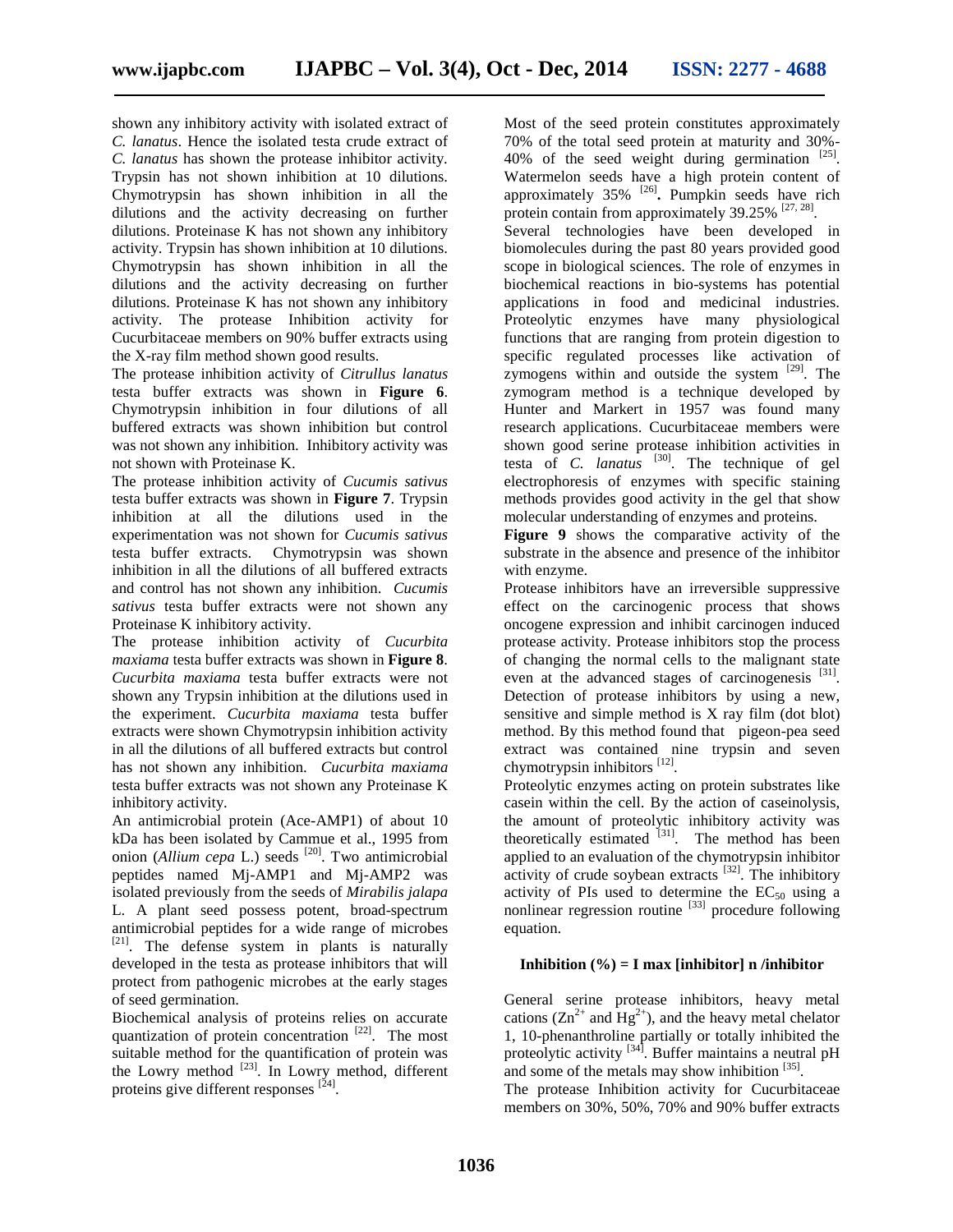using the X-ray film method being studied. *Citrullus lanatus* testa buffer extracts have shown Trypsin some inhibition at 90% dilution used in the experiment. *Citrullus lanatus* testa crude 10% extract was not shown trypsin inhibition based on previous results [35]. Chymotrypsin inhibition has shown in all the dilutions of all buffered extracts but control has not shown any inhibition. All extracts of *Citrullus* All extracts of *Citrullus lanatus* testa buffer extracts have not shown any Proteinase K inhibitory activity. *Cucumis sativus* testa buffer extracts have not shown any Trypsin inhibition at all the dilutions used in the experiment. Chymotrypsin inhibition has shown in all the dilutions of all buffered extracts but control has not shown any inhibition. *Cucumis sativus* testa buffer extracts has not shown any Proteinase K inhibitory activity. *Cucurbita maxima* testa buffer extracts have not shown any Trypsin inhibition at all the dilutions used in the experiment. Chymotrypsin inhibition is shown at 5 dilution but not in all the dilutions of buffered extracts but control has not shown any inhibition. *Cucurbita maxiama* testa buffer extracts have not shown any Proteinase K inhibitory activity.

In contrast, most of the recently isolated serine proteases from plants have isoelectric points in the range of  $4.0-7.0$  <sup>[36]</sup>. Hence the present work provided the quantification of proteins and serine

protease inhibitory activity from aqueous extracts in Cucurbitaceae members. Cucurbitaceae members contain proteases that can inhibit serine proteases.

#### **4. CONCLUSION**

Further analysis on protease inhibition and antimicrobial studies are needed to know the activities of peptides in Cucurbitaceae members. The present work has shown that *Cucumis sativus*, *Cucurbita maxima* and *Citrullu lanatus* testa extracts shows good protease inhibitor activity. In the present experiment *Citrullus lanatus* testa was shown good inhibition activity with trypsin compared to other two Cucurbitaceae members.

#### **5. CONFLICT OF INTERESTS**

The author declares that there is no conflict of interests regarding the publication of this paper.

#### **6. ACKNOWLEDGMENT**

The authors would like to thank the management and staff of GITAM University, India and Bilaspur University, India for their kind support in bringing out the above literature and providing lab facilities.

| Table 1                                                                                  |
|------------------------------------------------------------------------------------------|
| Protein concentration from Citrullus lanatus, Cucurbita maxima and Cucumis sativus testa |
| of crude and isolated extracts                                                           |

| or er uue anu isolated extraets  |                                                                     |                  |                 |  |
|----------------------------------|---------------------------------------------------------------------|------------------|-----------------|--|
| <b>Crude/Diluted</b><br>extracts | Protein concentration (from graph) in mg/ml<br>$Mean \pm SE(n = 3)$ |                  |                 |  |
|                                  | Citrullus lanatus                                                   | Cucurbita maxima | Cucumis sativus |  |
| Crude                            | $6.0 \pm 0.07$                                                      | $4.8 \pm 0.04$   | $5.8 \pm 0.04$  |  |
| 30%                              | $2.9 \pm 0.04$                                                      | $1.5 \pm 0.07$   | $2.3 \pm 0.04$  |  |
| 50%                              | $3.0 \pm 0.04$                                                      | $2.9 \pm 0.04$   | $3.2 \pm 0.04$  |  |
| 70%                              | $3.8 \pm 0.04$                                                      | $3.2 \pm 0.04$   | $3.5 \pm 0.08$  |  |
| 90%                              | $4.1 \pm 0.06$                                                      | $3.9 \pm 0.07$   | $3.7 \pm 0.04$  |  |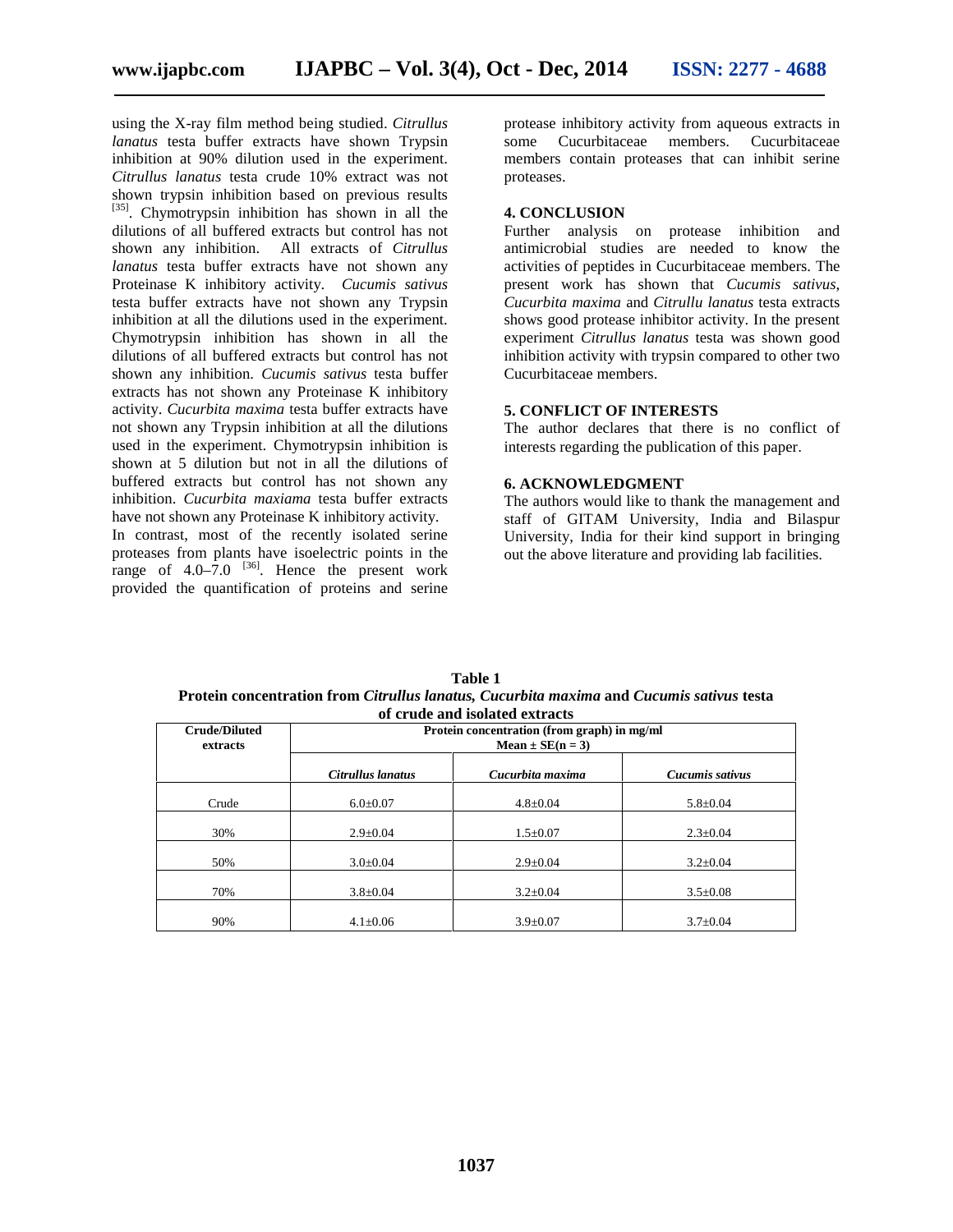

**Figure 1 Standard plot for BSA protein**



**Crude and Ammonumsulphate precicitate extracts** 

**Figure 2 Protein concentration (in mg/ml) of testa extracts in some Cucurbitaceae members**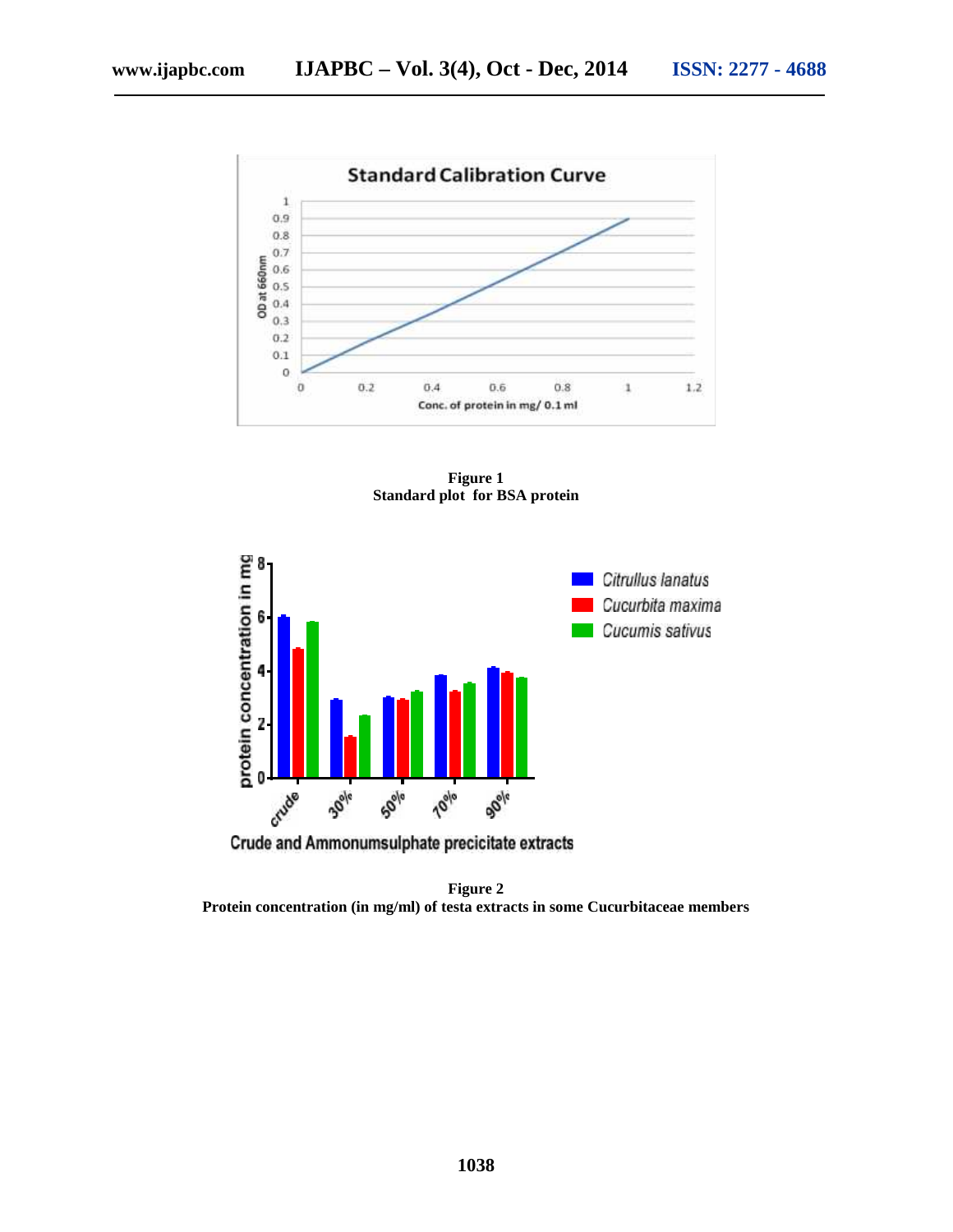

**Figure 3 Inhibitory activity from testa of some Cucurbitaceae members**



**Figure 4 Specific activity from testa of some Cucurbitaceae members**



*Note: A – Control; B- Crude extract* **Figure 5**

**Protease inhibitor activity from testa crude extracts of Cucurbitaceae members on Proteases using X-ray film method**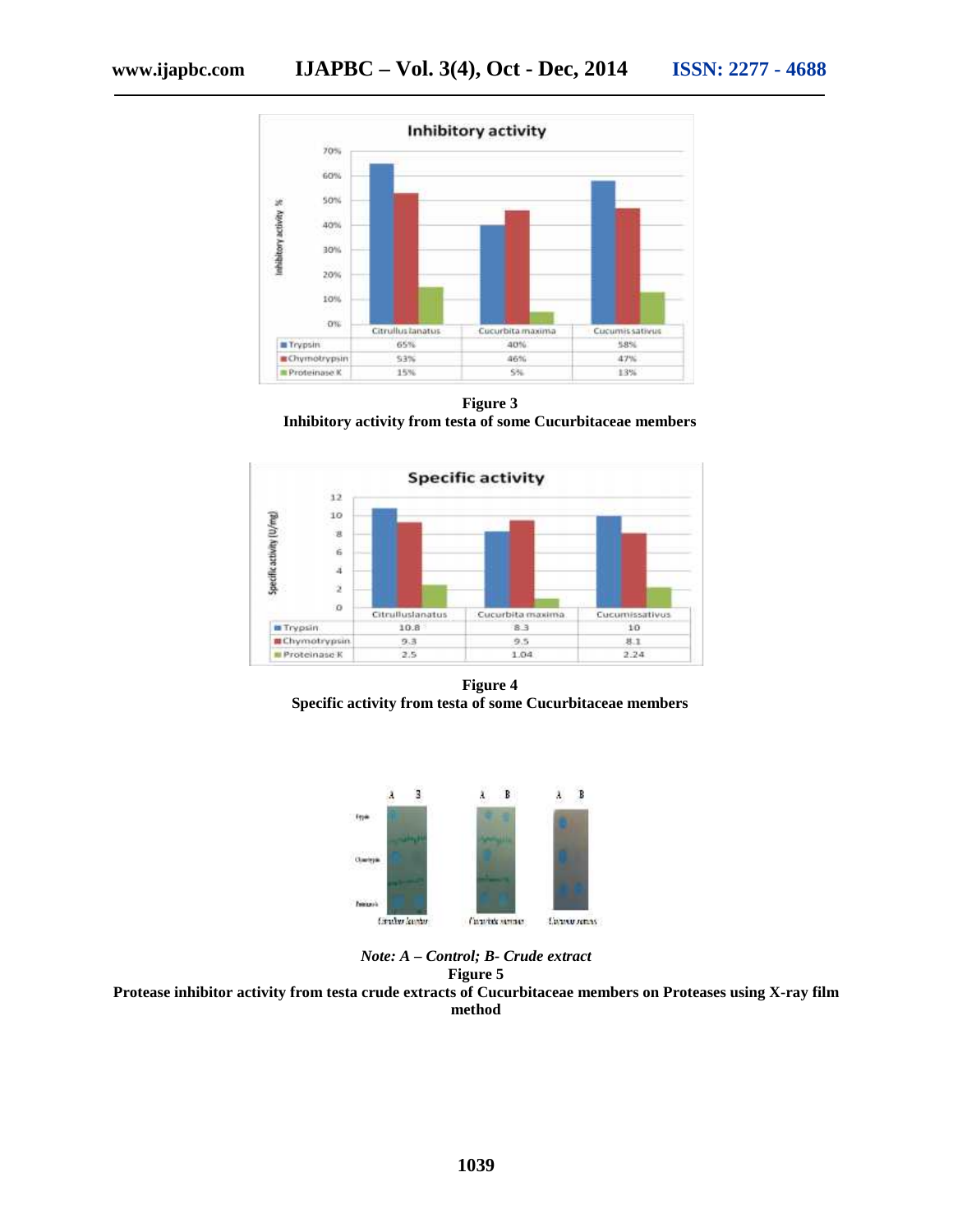**Note: C-Control; T-Trypsin; CT-Chymotrypsin; P-Proteinase K**

**Figure 6**

**Protease Inhibition activity of** *Citrullus lanatus* **of isolated buffered samples by X-Ray film method**



**Note: C-Control; T-Trypsin; CT-Chymotrypsin; P-Proteinase K Figure 7**

**Protease Inhibition activity of** *Cucurbita maxiama* **of isolated buffered samples by X-Ray film method**



**Note: C-Control; T-Trypsin; CT-Chymotrypsin; P-Proteinase K Figure 8 Protease Inhibition activity of** *Cucumus sativus* **of isolated buffered samples by X-Ray film method**



**Figure 9 Activity of substrate in absence and presence of inhibitor**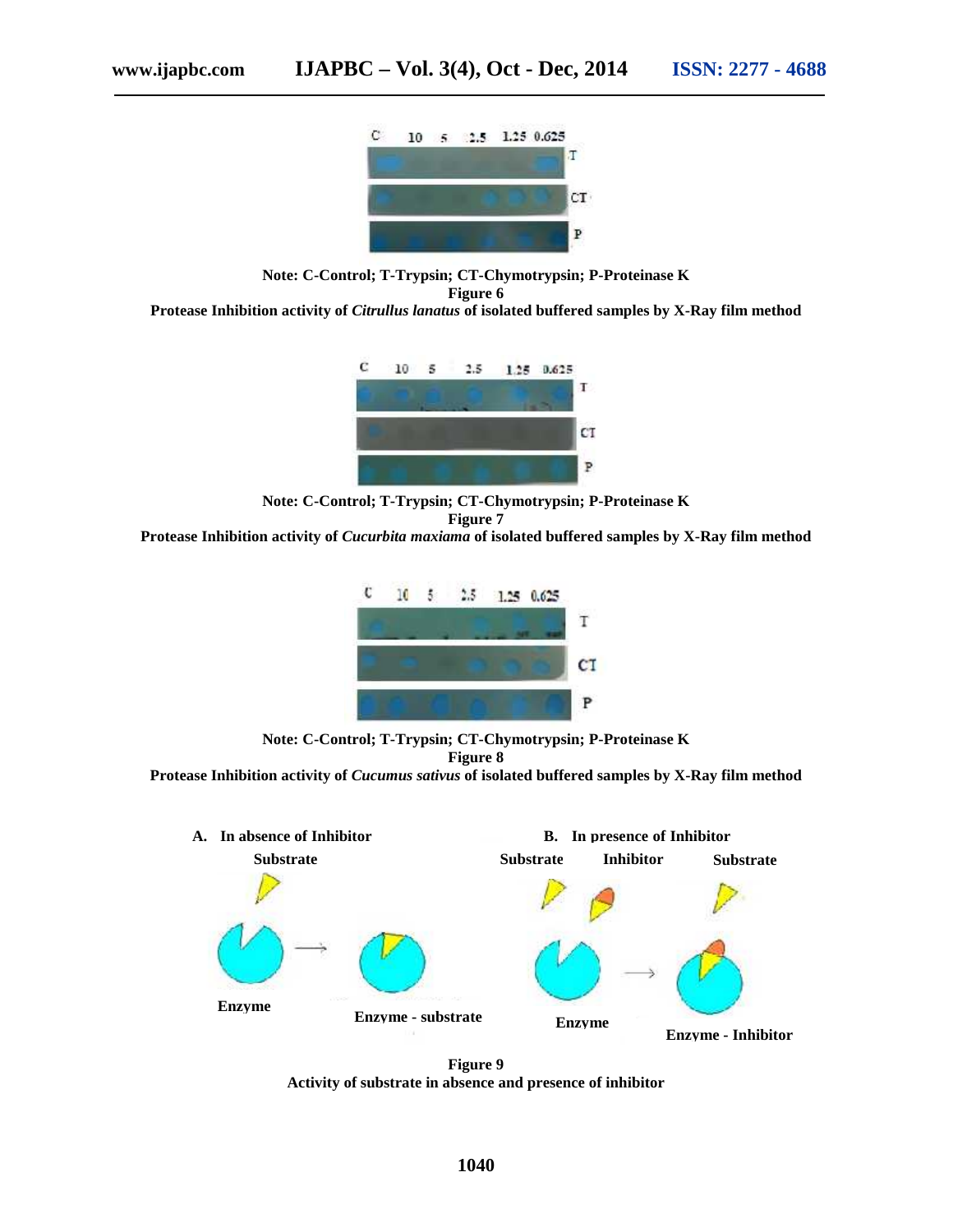#### **7. REFERENCES**

- 1. Kent SB, Chemical synthesis of peptides and proteins. Annual review of biochemistry, 1988; 57(1) :957-989.
- 2. Callender RH, Dyer RB, Gilmanshin R, Woodruff WH, Fast events in protein folding: the time evolution of primary processes. Annual review of physical chemistry, 1998; 49(1) :173-202.
- 3. Hurtado PP, Connor PBO, Differentiation of isomeric amino acid residues in proteins and peptides using mass spectrometry. Mass spectrometry reviews, 2012: 31(6) :609-625.
- 4. Brock TD, Life at high temperatures. Science, 1967; 158(3804):1012-1019.
- 5. Griko YV, Privalov PL, Calorimetric study of the heat and cold denaturation of. beta. lactoglobulin. Biochemistry, 1992; 31(37) :8810-8815.
- 6. Rothschild LJ, Mancinelli RL, Life in extreme environments. Nature, 2001; 409(6823) :1092-1101.
- 7. Simms HS, The nature of the ionizable groups in proteins. The Journal of general physiology, 1928; 11(5) :629-640.
- 8. Temussi PA, Paolillo L, Ferrara L, Benedetti E, Andini S, Structural characterization of thermal prebiotic polypeptides. Journal of molecular evolution, 1976; 7(2) :105-110.
- 9. Rai C, Rai P, Majumdar GC, De S, Gupta SD, Mechanism of permeate flux decline during microfiltration of watermelon<br>(Citrulluslanatus) juice. Food and (Citrulluslanatus) juice. Food and Bioprocess Technology, 2010; l3(4) :545- 553.
- 10. Soladoye MO, Oyesiku OO, Taxonomy of Nigerian Medicinal plants. A Textbook of Medicinal Plants from Nigeria UNILAG Press, Lagos, Nigeria, 2008, 93-149.
- 11. Marwat SK, Khan MA, Ahmad M, Zafar M, Rehman,F, and Sultana S. Fruit Plant Species Mentioned in the Holy Qura'n and Ahadith and Their Ethno medicinal Importance. Am. Eurasian J. Agric. Environ. Sci., 2009; 5(2):284-295.
- 12. Pichare MM, Kachole MS, Detection of electrophoretically separated protease inhibitors using X-ray film. Journal of biochemical and biophysical methods, 1994; 28(3) :215-224.
- 13. Lowry OH, Rosebrough NJ, Farr AL, Randall RJ, Protein Measurement with the folin phenol reagent. The Journal of Biological Chemistry, 1951; 193(1) :265- 275.
- 14. Englard S, Seifter S, Precipitation techniques. Methods Enzymol., 1990; 182 :285-300.
- 15. Kunitz M, Crystalline soybean trypsin inhibitor II. General properties. The Journal of general physiology, 1947; 30(4) :291- 310.
- 16. Kumar V, Sinha AK, Makkar HP, Becker K, Dietary roles of phytate and phytase in<br>human nutrition. A review. Food A review. Food Chemistry, 2010; 120(4) :945-959.
- 17. Van Schmus WR, Wood JA, A chemicalpetrologic classification for the chondritic meteorites. Geochimica et Cosmochimica Acta, 1967; 31(5) :747-765.
- 18. Schieber A, Ullrich W, Carle R, Characterization of polyphenols in mango puree concentrate by HPLC with diode array and mass spectrometric detection. Innovative Food Science and Emerging Technologies, 2000; 1(2) :161-166.
- 19. Ajayi IA, Ajibade O, Oderinde RA, Preliminary phytochemical analysis of some plant seeds. Research Journal Chemical Science, 2011; 1(3):58-62.
- 20. Cammue BPA, Thevissen K, Hendriks M, Eggermont K, Goderis IJ, Proost P, Van Damme J, Osborn RW, Guerbette F, Kader J-C, Broekaert WF, A potent antimicrobial protein from onion seeds showing sequence homology to plant lipid transfer proteins. Plant Physiology, 1995; 109(2) :445-55.
- 21. Zasloff M, Antimicrobial peptides of multicellular organisms. Nature, 2002; 415(6870) :389-395.
- 22. Olson BJ, Markwell J, Assays for determination of protein concentration. Current protocols in protein science, 2007; 3-4.
- 23. Raunkjær K, Hvitved-Jacobsen TNielsen PH, Measurement of pools of protein, carbohydrate and lipid in domestic waste water. Water Research, 1994; 28(2) :251- 262.
- 24. Gerhardt P, Murray RGE, Wood WA,. Krieg NR, Methods for General and Molecular Bacteriology. ASM, Washington DC, 1994.
- 25. Meinke DW, Chen J, Beachy RN, Expression of storage-protein genes during soybean seed development. Planta, 1981; 153(2) :130-139.
- 26. Singh NP, Matta NK, Levels of seed proteins in Citrullus and Praecitrullus accessions. Plant systematics and evolution, 2010; 290(1-4) :47-56.